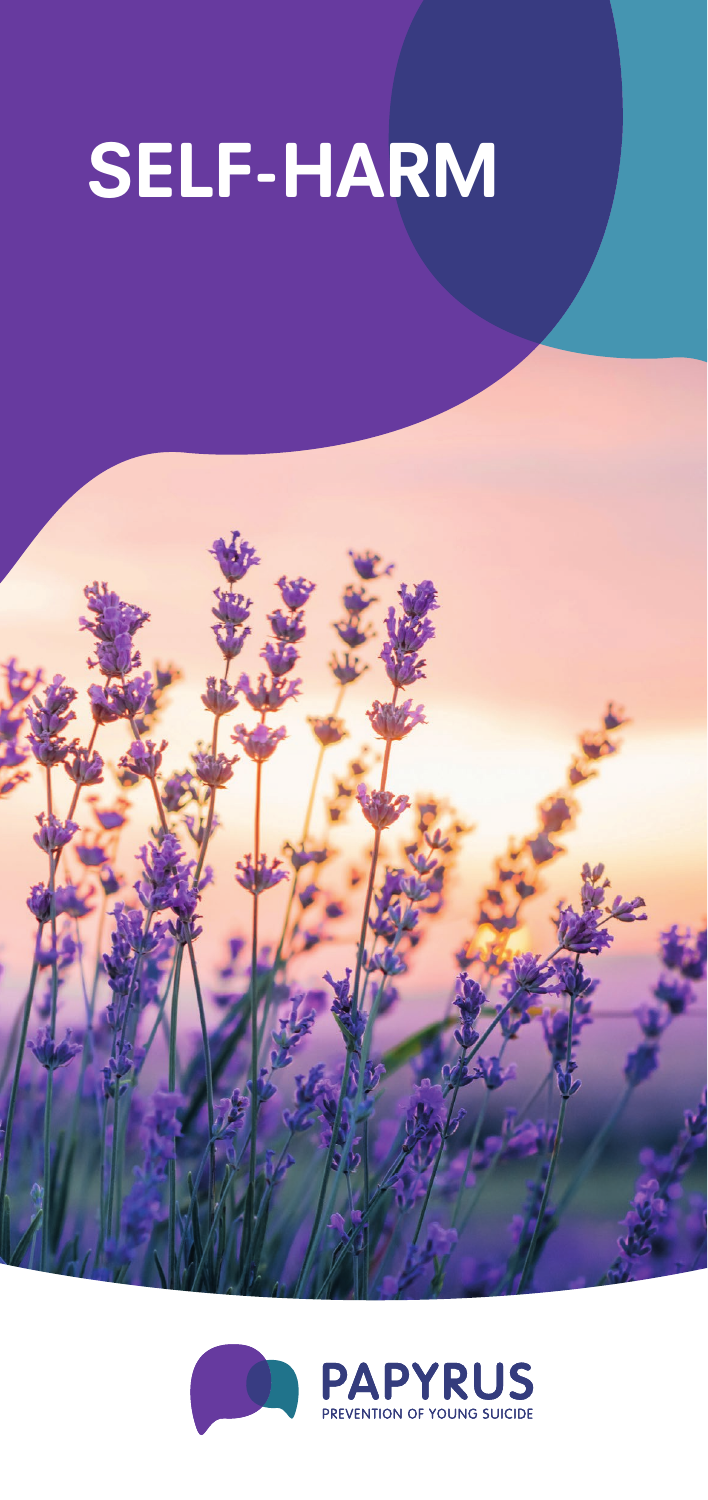

## **What is self-harm?**

The term 'self-harm' usually refers to someone intentionally causing themselves harm. Self-harm is often a physical response to emotional pain and/or intolerable experiences. It can also include self-neglect and engaging in risk-taking behaviour. Self-harm has a function for every individual who self-harms and stopping is not always straightforward even when you want to. Whether you are someone who self-harms, or you care about someone who self-harms, the following information is intended to shed some light on, what can be, a highly-stigmatised and complex subject.

#### **What causes someone to self-harm?**

For many young people self-harm is used as a coping mechanism. However, it's important to remember that everyone's reasons for self-harming are individual to them. Control, release, punishment, compulsion and expression are just a selection of reasons as to why someone may injure themselves. Sometimes, self-harm can also be a reaction to overwhelming life events that may feel unmanageable e.g. traumatic experiences in childhood such as abuse.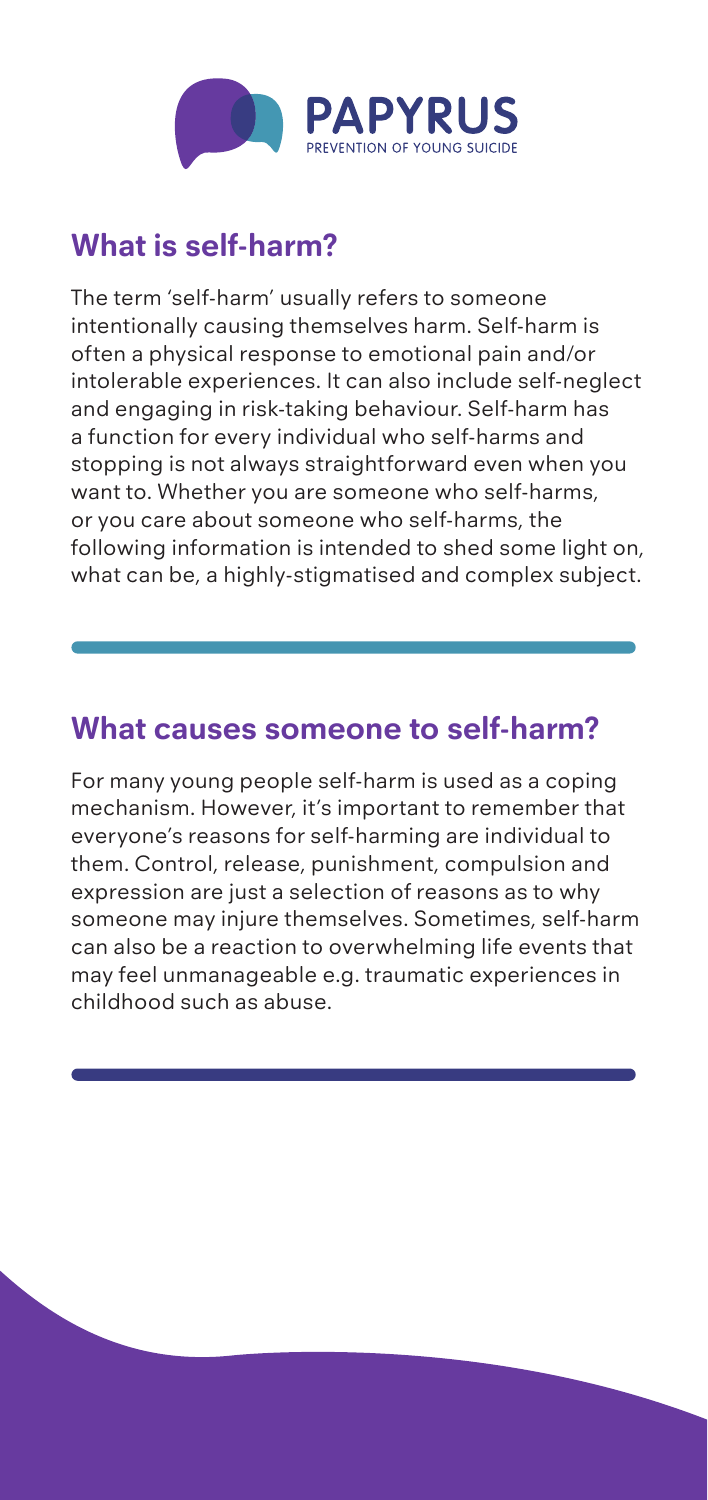#### **I am concerned about someone self-harming – what can I do?**

In some situations there are clear signs that a young person is self-harming, at other times it can be harder to tell. If you think someone you care for is harming themselves, we encourage you to reach out to them. It's not always an easy conversation to have – but we recommend:

- **Asking** sensitively and directly if they have been harming themselves
- **Managing** your reactions and remaining calm
- **Exploring** the reasons behind their self-harm
- **Listening** to their explanation
- **Trying** to understand what's happening from their point of view
- **Avoiding** taking control of the situation
- **Encouraging** them to seek support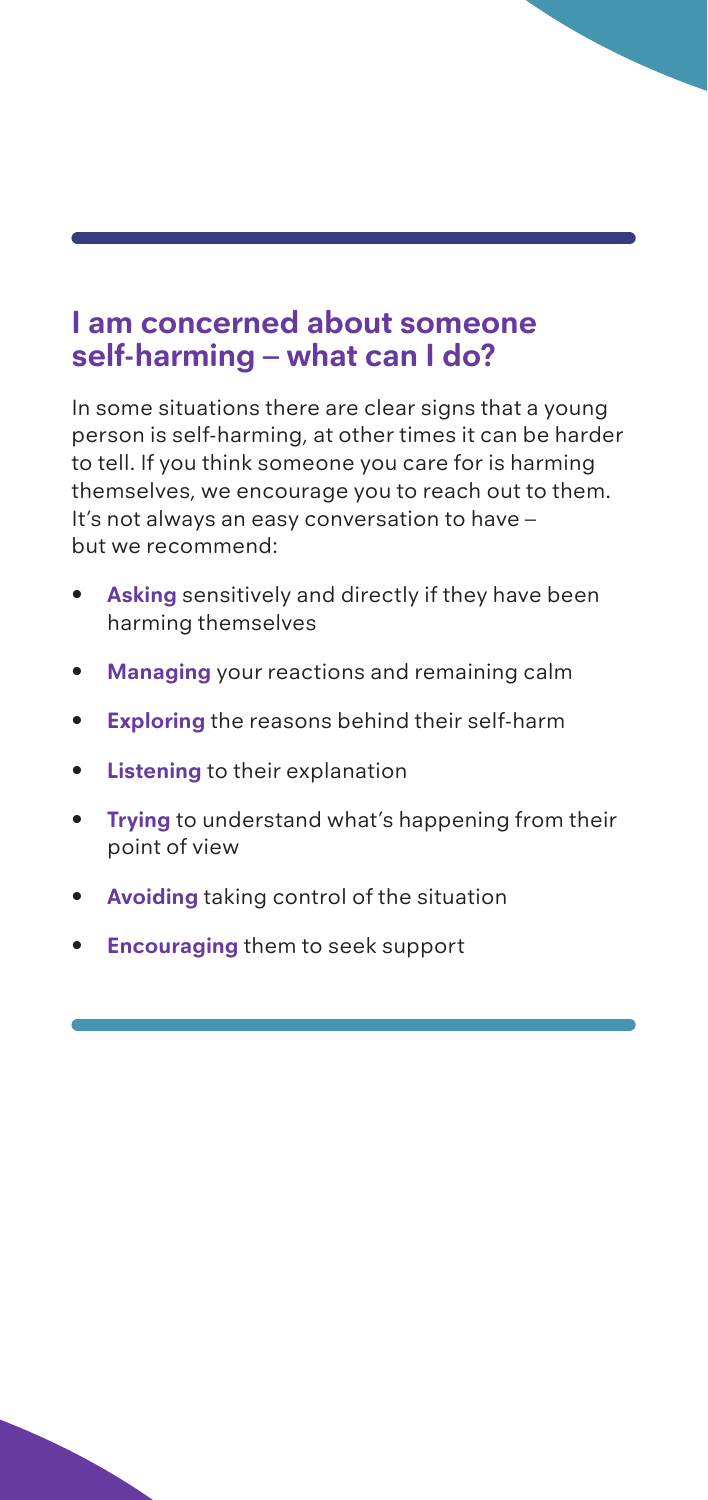#### **I am someone who uses self-harm – what can I do?**

The more you understand your own self-harm, the more you can feel in control and hopefully less distressed. Understanding why you self-harm may help you talk about it with others too. There are steps you can take to ensure that you are safe and supported. Taking control of your self-harm can be really challenging – but we suggest:

- **Considering** what self-harm does for you and the role of it in your life
- **Looking** for patterns in your self-harm and keeping a diary
- • **Exploring** possible alternative coping mechanisms and distraction techniques
- **Caring** for your injuries by accessing medical attention when needed and keeping a first-aid kit
- **Reaching** out to someone you trust and talking things through
- **Getting** some professional support in place by talking to your GP, a helpline or a young person's counselling service
- **Remembering** that things can change for you there is **HOPE**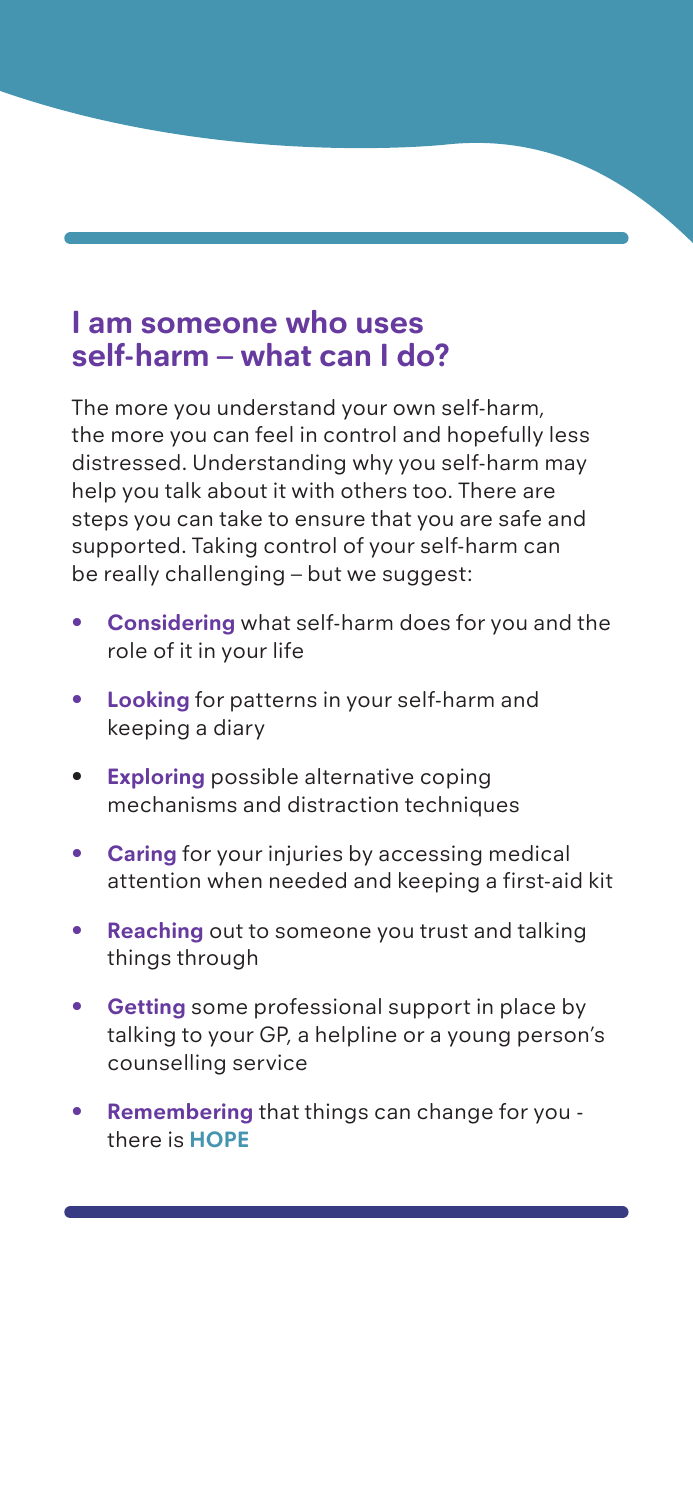# **Self-harm and suicide**

Self-harm is a struggle often shared with our Suicide Prevention Advisers at HOPELINEUK. More than half of people who die by suicide have a history of self-harm (NHS 2018).

Self-harm may, or may not, be a sign that someone is feeling suicidal – it is very important to ask and not make assumptions. If you are a young person having thoughts of suicide – or you are concerned about a young person who may be suicidal – you can call HOPELINEUK on 0800 068 41 41 for practical advice and support.

# **Myths and facts**

**Myth:** Young people who self-harm are just looking for attention.

**Fact:** The phrase 'attention-seeking' dismisses the real reasons causing someone to injure themselves. Consider what's being communicated.

**Myth:** It's just a phase – they'll grow out of it.

**Fact:** Self-harm can affect any person at any age and is not something that only young people struggle with. There are many myths about self-injury. The best way to understand and support someone is to talk to them directly, being clear you are not judging them or trying to make decisions for them.